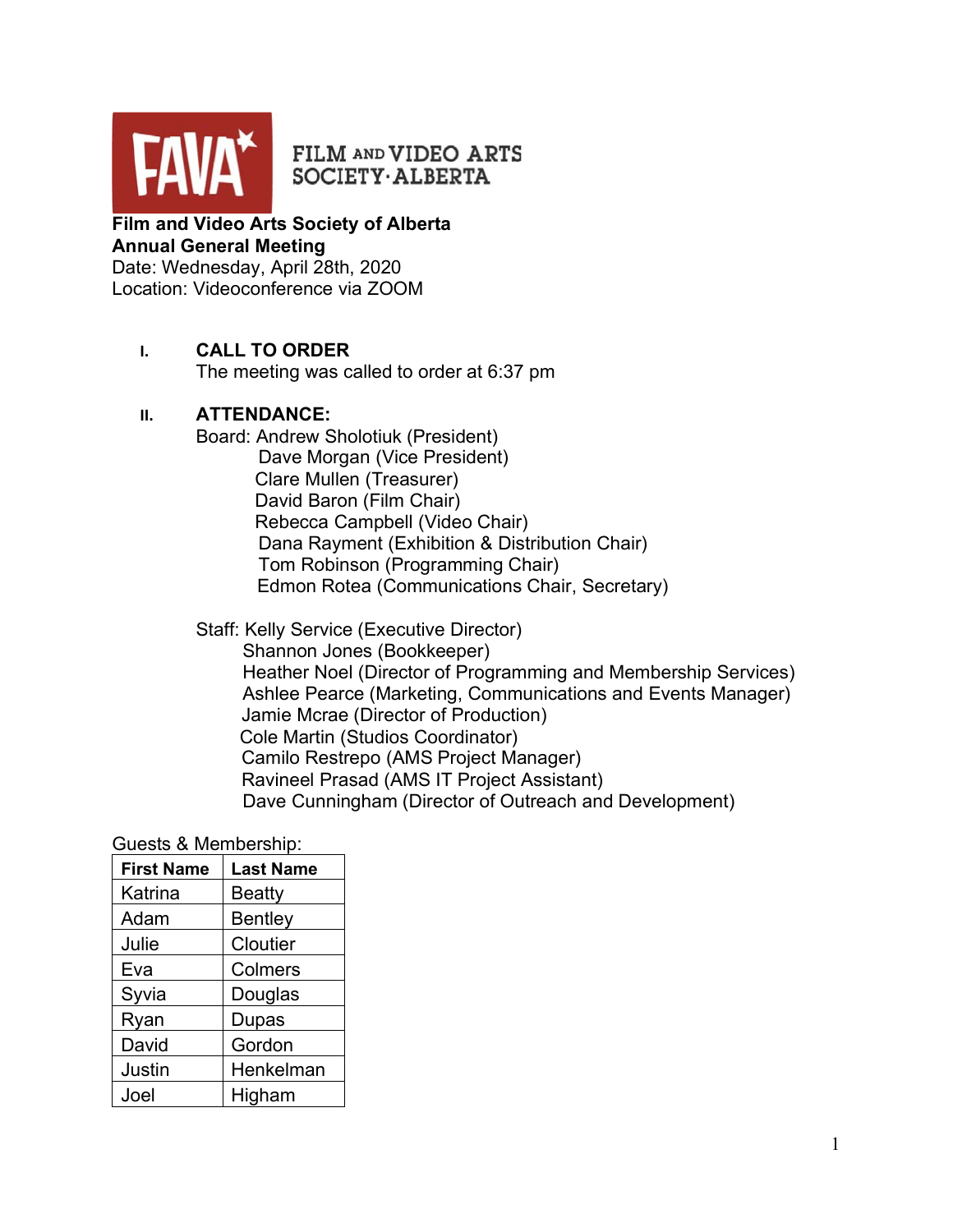| Larry     | Kelly         |
|-----------|---------------|
| Frederick | Kroestch      |
| Mathieu   | Lepage        |
| Oliver    | Lessard       |
| Tom       | Lim           |
| Jaro      | Malanowski    |
| Lindsay   | McIntyre      |
| Dylan     | Pearce        |
| Samantha  | Quantz        |
| Jeremy    | Rittwage      |
| Jason     | <b>Steele</b> |
| Melissa   | Thingelstad   |

## **1. Approval of the Agenda**

 Amendments: N/A Motion: To approve the agenda of the 2021 AGM. So moved by: Dana Rayment Seconded by: Eva Colmers Motion carried.

### **2. Approval of the 2020 AGM Minutes**

 Amendments: Staff Reports should be included with the future AGM minutes. Motion: To approve the previous AGM 2020 minutes from September 30<sup>th</sup>, 2020. So moved by: Clare Mullen Seconded by: Rebecca Campbell Motion carried.

### **3. Membership Upgrades**

#### **Associate Member to General Member Status**

#### **Slate:**

Camilo Restrepo nominated by Dave Morgan; seconded by Jaron Malanowski. Tom Lim nominated by Samantha Quantz; seconded by Ryan Dupas.

Motion: To accept 2021 slate for Associate Members to be upgraded to General Member status. Motion carried.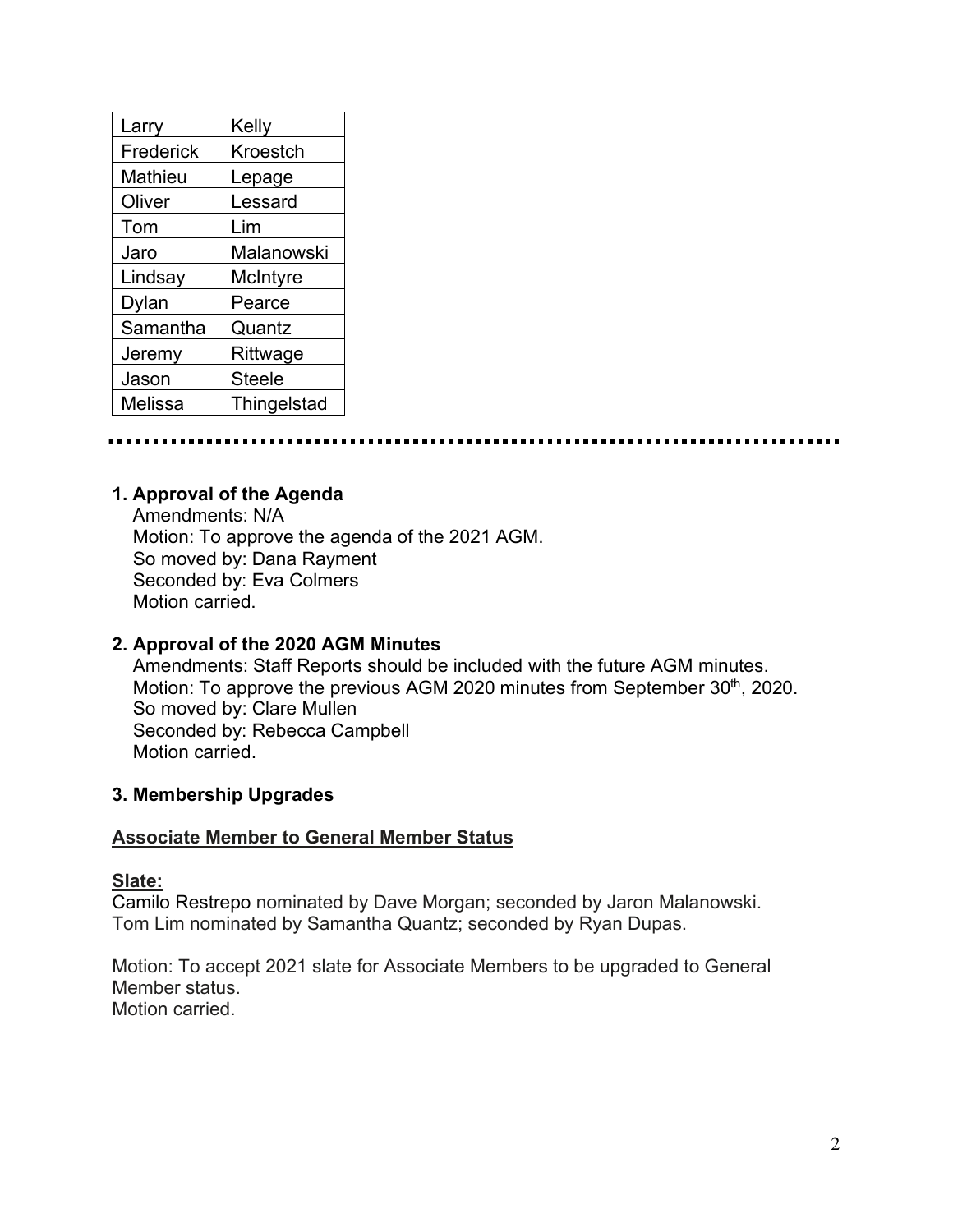# **General Member to Producer Member Status**

# **Slate:**

Frederick Kroetsch nominated by Heather Noel; seconded by Dave Morgan. Cole Martin nominated by Melissa Thingelstad; seconded by Dylan Pearce.

Motion: To accept 2021 slate for General Members to be upgraded to Producer Member status.

Motion carried.

# **4. Board Reports**

## **President's Report (Andrew Scholotiuk)**

Presented and read report (see attached report)

# **Vice Presdent's Report (Dave Morgan)**

- Presented and read report (see attached report)

**Treasurer's Report: Financial Report, Approval of Auditors, questions, selection of member volunteers to review the audited financial statements (Clare Mullen)**

- Presented and read report. Discussed the 2020 audited financial statements (see attached report).

Motion: To approve 2020 Financial Report. So moved by: Clare Mullen Seconded by: Jaro Malanowski Motion carried.

Motion: To retain Bergeron & Company as the 2021 auditors. So moved by: Clare Mullen Seconded by: Jaro Malanowski Motion carried.

Volunteers to review the 2020 Audited Financial Statements: Jason Steele and Sylvia Douglas.

# **5. Staff Reports**

### **Executive Director's Report (Kelly Service)**

Kelly Service presented and read report (see attached report).

### **Bookkeeper's Report (Shannon Jones)**

Shannon Jones Presented and read report (see attached report).

### **Rentals Report (Jamie Mcrae, David Baron, and Rebecca Campbell)**

Jamie McRae presented and read report (see attached report).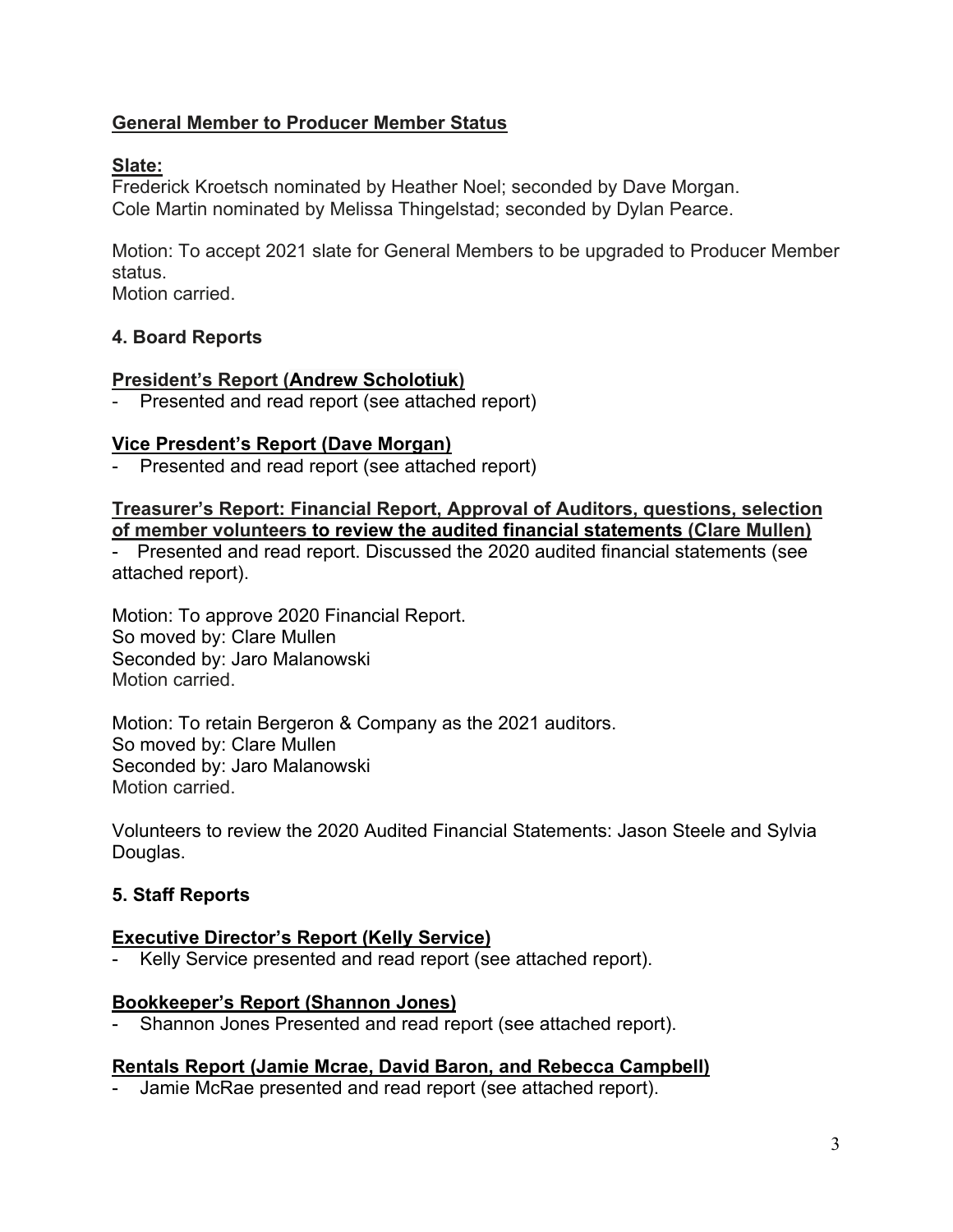# **Programming and Membership Services Report (Heather Noel and Tom Robinson)**

- Tom Robinson and Heather Noel presented and read report (see attached report).

# **AMS Report (Camilo Restrepo)**

- Presented and read report (see attached report).

#### **Marketing, Communication, and Events Report (Ashlee Pearce)**

- Presented and read report (see attached report).

#### **Studios Report (Cole Martin)**

Presented and read report (see attached report).

## **Fund Development Report (Dave Cunningham)**

Presented and read report (see attached report).

### **6. Elections**

### **Vice President**

David Baron nominated by David Morgan; seconded by Dana Rayment.

### **Director at Large – Film Chair**

Dave Morgan nominated by Clare Mullen; seconded by Jaro Malanowski.

### **Director at Large – Exhibition and Distribution Chair**

Dylan Pearce nominated by Larry Kelly; seconded by Joel Higham.

#### **Director at Large – Communications Chair**

**Edmon Rotea nominated by Dana Rayment; second by Dave Morgan.** 

Motion: To acclaim Edmon Rotea to be Communications Chair To acclaim **Dylan Pearce** to be Exhibition and Distribution Chair To acclaim Dave Morgan to be Film Chair To acclaim David Baron to be Vice President So moved by: Andrew Scholotiuk Seconded by: Eva Colmers Motion carried.

### **Discussion of FAVA Committees**

-Andrew Scholoticuk gave an overview of each commitee.

-Members are welcome to signup for a comittee at any time throughout the year by contacting the commitee's respective chair(s).